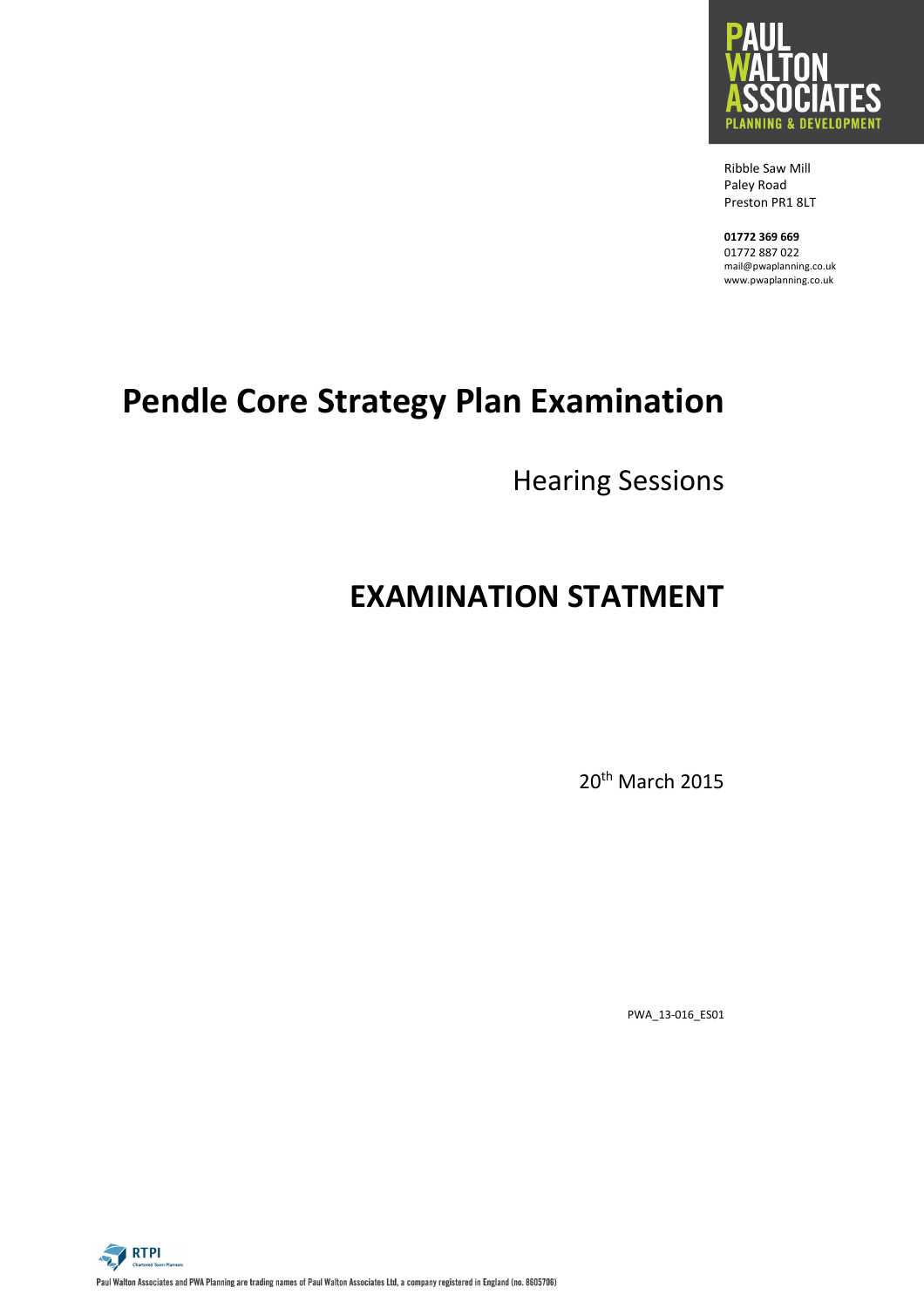

## **1 INTRODUCTION**

- 1.1 This statement is submitted on behalf of Marcus Kinsman (landowners) and supplements previous representations made during November 2014 to the Publication version of Pendle Core Strategy.
- 1.2 PWA Planning is instructed to review and comment upon the emerging Core Strategy in relation to land north of Wheatley Lane Road, Barrowford.
- 1.3 This statement has been prepared with reference to the 'Examination Guidance Notes' (ref I/006) and 'Matters and Issues to be discussed at Hearing Sessions' (ref I/008) documents issued by the Inspector and specifically responds to those issues set out in relation to Session 4 – The Housing Requirement and Session 5 – How Is The Housing Requirement To Be Met. For ease of reference, the statement is structured to reflect the specific questions as set out by the Inspector in respect of each of those sessions.
- 1.4 The matters addressed herein will demonstrate that our statement as submitted in November 2014 remains relevant to the examination of the Pendle Core Strategy in that:
	- There exists clear evidence that the Plan in its current form is not sound;
	- Land at Trough Laithe should not form a strategic site and rather should be considered in greater detail alongside other large housing sites at the Local Plan Part 2: Site Allocations and Development Policies Document;
	- If the land at Trough Laithe is to be allocated as a strategic site for housing, there is clear evidence that Land north of Wheatley Land, Barrowford should also form part of a strategic allocation in order that the Authority are able to demonstrate an ability to meet the housing needs of the Borough over the plan period.
	- If the Trough Laithe site is not to be removed from the proposed Core Strategy, the Council should abandon the examination of this document and begin a Local Plan which is able to fully consider site allocations across the Borough and across the Plan period.

## **2 SESSION 4**

2.1 The Inspector has allocated Session 4 to deal with the Housing Delivery. In this respect the Inspector has set out a number of key questions this hearing session will consider; we have addressed relevant questions in turn below.

*Question 1* 

*Is the housing requirement justified taking into account population and household growth projections, including migration and demographic change, market signals and proposed economic growth? Do any recently released figures suggest that the requirement should be amended e.g. DCLG household projections February 2015?* 

*AND* 

*Question 2* 

*Do the 2012-based SNPP form a reasonable basis for assessing the housing requirement given the extent that they have been influenced by low completion rates in recent years?*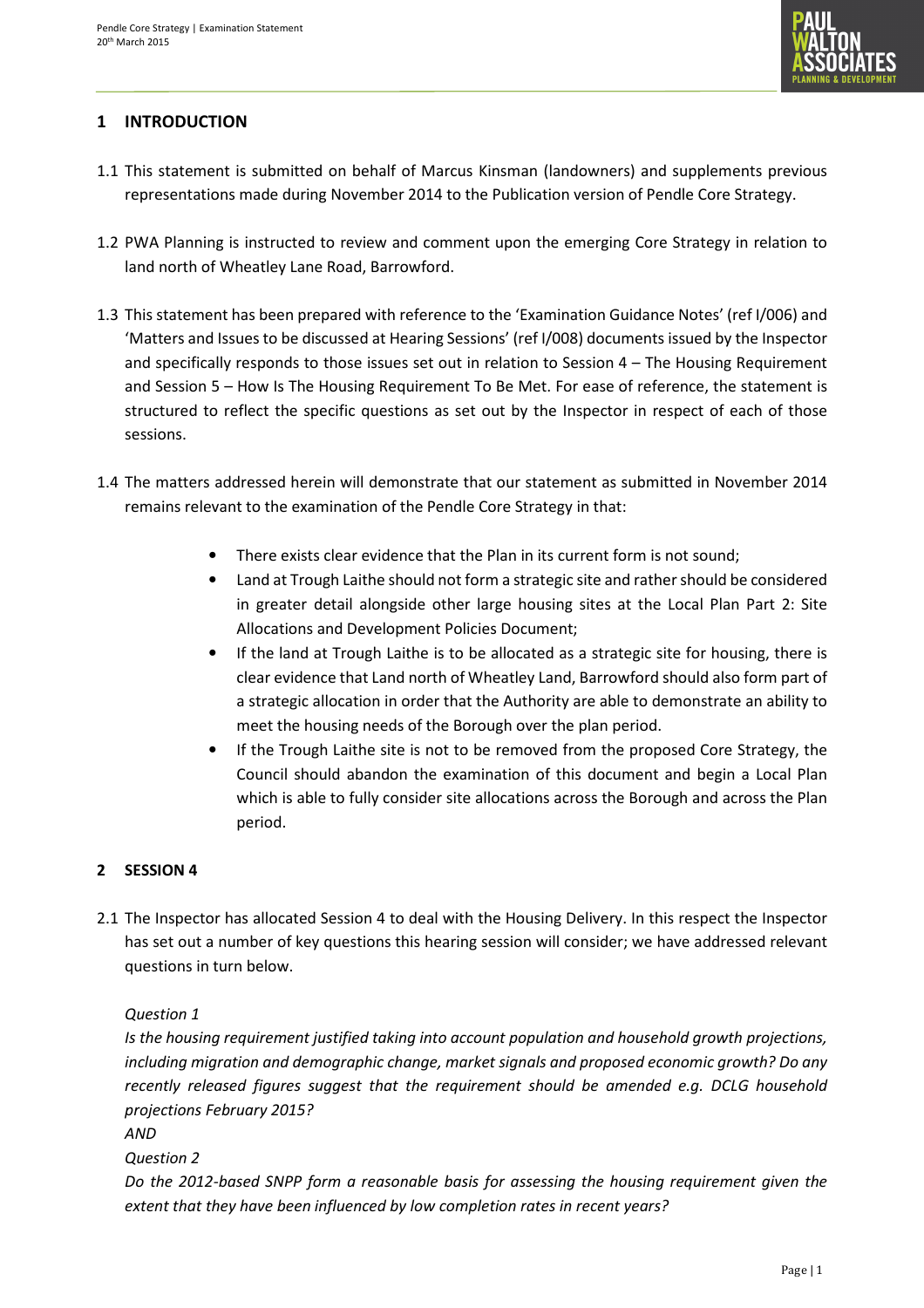

- 2.2 The Council commissioned a Housing Needs Study 2012-based SNPP Update (Nathaniel Lichfield & Partners, September 2014) which represents the objectively assessed need for the Borough across the Plan period. That report recommends an Objectively Assessed Needs housing range for Pendle Borough Council of between 250 to 340 dwellings per annum. The report states that this "would, at a minimum, meet need and demand arising from future projected demographic change within the Borough, whilst also supporting economic growth, and delivering affordable housing to respond to identified local needs."
- 2.3 In determining the housing requirement figure from the OAN range (identified in the SHMA and HNS Update) the Council must ensure that the figure meets the latest population and household projections; makes an allowance for the plan's economic aspirations for growth; and boosts significantly the supply of housing in the borough in accordance with the NPPF. The Housing Needs Study 2012-based SNPP Update (Nathaniel Lichfield & Partners, September 2014) is underpinned by the 2012-based Sub-National Population Projections published by the ONS on 29<sup>th</sup> May 2014; indeed this report represents an update carried out by NLP following the publication of these new statistics. In the time since the Housing Needs Study 2012-based SNPP Update (Nathaniel Lichfield & Partners, September 2014) document was completed, the ONS have published further statistics in relation to household projections; 2012 based Household Projections: England, 2012-2037 (27<sup>th</sup> February 2015). It is considered that this update requires due consideration before the Council can adopt housing requirement figures for the Plan period in order that the OAN can be considered appropriate and upto-date.
- 2.4 With reference to this evidence in relation to OAN it is considered that the proposed minimum of 5,662 dwellings to be delivered in Pendle over the plan period, equivalent to 298dpa is not justified. The requirement figure for the plan period should be revised to reflect a minimum target of 6,460 across the plan period, equating to 340dpa in line with the upper range recommended in the Nathaniel Lichfield Report (September 2014).
- 2.5 It is noted that the Council refer within the proposed Core Strategy to the previous annual target of 190dpa being relevant to the consideration that 298dpa should be considered as a significant boost to housing, however given that the 190dpa figure relates back to RS figures which no longer hold any weight, it is considered far more relevant to note that this is a reduced figure when applied to the upper limit recommended by the Nathaniel Lichfield Report (September 2014) of 340dpa. Were the Council seeking to genuinely boost the supply of housing land, and indeed ensure general economic growth over the entire Plan period, it would surely be prudent to adopt the maximum upper range of the identified OAN. Indeed it is considered it is evident that there is no likelihood that the adverse impacts of doing so would significantly and demonstrably outweigh the benefits of doing so, noting the relevance of the Solihull ruling in this regard there is no significant 'policy on' implications to an extent which should lead the Council to propose a figure lower than the upper limit.

#### *Question 3*

*Is the housing requirement justified taking into account the need for affordable housing and homes for different groups, the demand for housing and the need to boost significantly the supply of housing?* 

2.6 The Council must revisit the housing land requirement figure in order that it can be demonstrated that the Plan will significantly boost the supply of housing in accordance with the NPPF. The current proposed Core Strategy does not reflect the upper range set out by Nathaniel Lichfield in their report